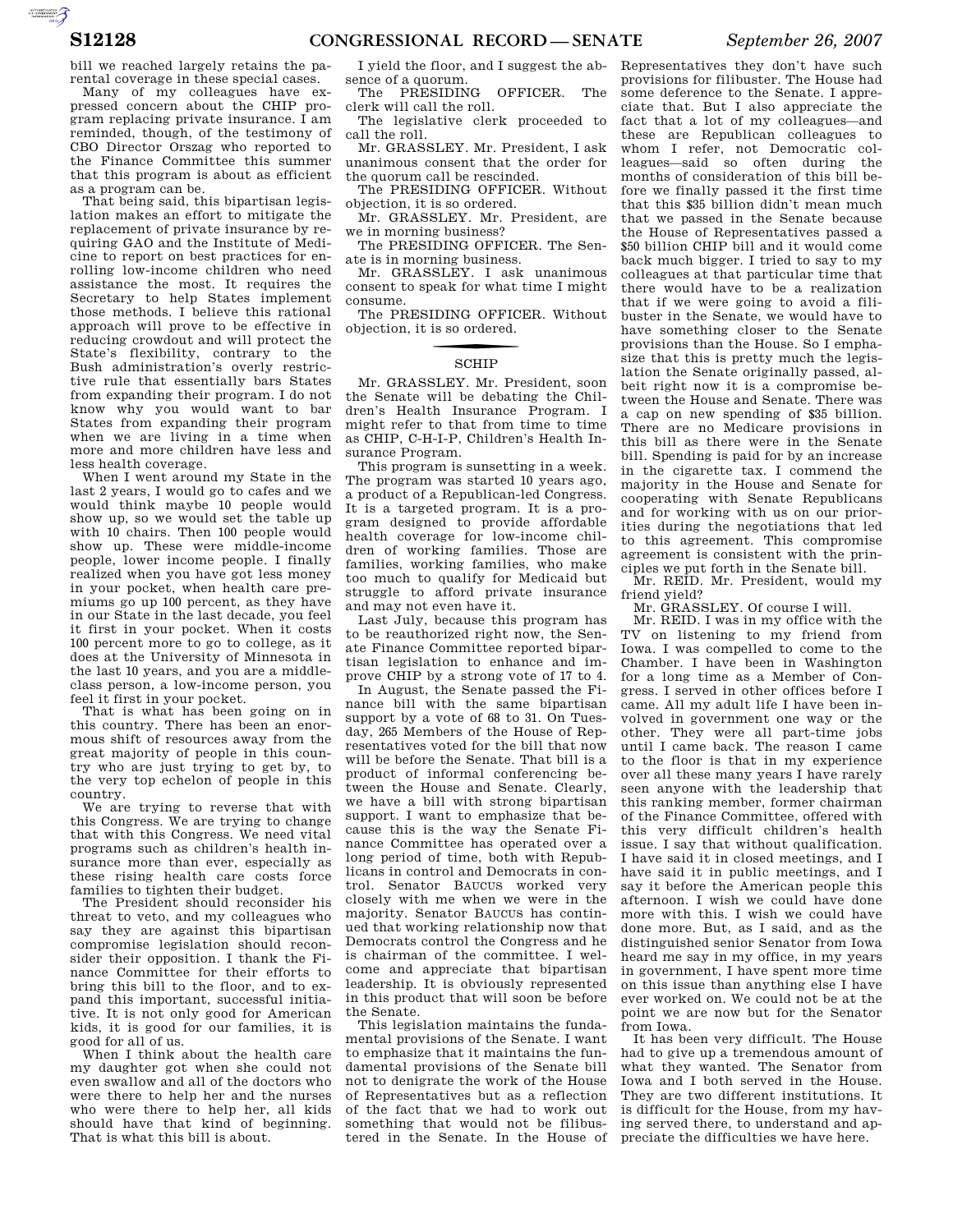I don't know how I can say more than what I have said. I am impressed with the way Senator GRASSLEY has handled this bill. We had difficult issues that came with the House because they had so much, and we were only going to offer them a lot less than what they wanted. But the Senator from Iowa was firm. He was gracious. He was a gentleman through it all.

As I have told a number of people, with CHUCK GRASSLEY, no one ever has to wonder how he stands. It is not ''I will go talk to my staff,'' or ''I will get back to you.'' He told us in those meetings what he could do and what he couldn't. I was compelled to come to the floor because we had a real gesture of statesmanship by the Senator from Iowa with this SCHIP legislation.

Mr. GRASSLEY. Mr. President, before the distinguished Senate majority leader leaves, I thank him for those very kind remarks. I also want to recognize him. Without his being an honest broker as an intermediary between the House and the Senate, particularly among Democrats, I don't think we would be here either. I appreciate that very much. As a person who has worked hard on this for 4 months, it wouldn't have happened without the Senate majority leader as well. I thank him very much.

Getting back to the bill, I want to explain that this is fundamentally the Senate bill. We had a cap on new spending at \$35 billion. That is where the Senate was. The Senate didn't have any Medicare provisions in their bill. The House did. We didn't have any in our bill, the House had Medicare provisions in theirs. Those are dropped out. There is a lot of Medicare provisions that we must act on, but Senator BAU-CUS and I want to do that as separate pieces of legislation. We will do that, and we have committed to the House to do that.

Spending is paid for by an increase in the cigarette tax. That is similar in both the House and Senate. I do want to commend the majority in the House and Senate for cooperating with Senate Republicans and for working with our priorities during the negotiations that led to this agreement. This compromise agreement is consistent with principles that we put forth in the Senate bill. I made clear during the debate on the bipartisan Senate bill before we originally passed it that the Senate went as far as I was willing to go in terms of spending and politics. It makes sense that we stayed true to the Senate bill. The Senate, after all, had a veto-proof majority. So it made sense to stay as close as possible to that successful formula, if the President would go through with his statement of veto and actually veto it.

The legislation before this body maintains all of the key policy provisions of the Senate-passed bill. This bipartisan bill refocuses the program on low-income children. It phases adults off the program. It prohibits a new waiver for parent coverage. It reduces

the Federal match rate for States that cover parents. It includes new improvements to reduce the substitution of public coverage for private coverage. This compromise bill maintains the focus on low-income uninsured children and adds coverage for more than 3 million low-income children.

The compromise bill discourages States from covering higher income kids by reducing the Federal matching rate for States that wish to expand eligibility over 300 percent of Federal poverty limits. It rewards States that cover more low-income kids by providing targeted incentives to States that increase enrollment for coverage of low-income kids. So there is a very clear message to the States, all 50 States: Cover your poorest kids, meaning your kids from low-income families, first. Don't spend money on childless adults, as we heard so often during the debate. The word CHIP has no A in it. It is for children, not adults. Don't spend money on parents unless you can prove you are covering low-income kids. Don't spend money on higher income kids unless you can prove that your State is covering your lower income kids first. It is all there in black and white. Everybody can read it.

I get a sense, talking to some of my colleagues, that they haven't read what we are going to be voting on. Anyone who suggests this bill is an expansion to higher income kids or other populations, as has been done under some waivers given by the Bush administration, is simply not reading the bill.

Since the Senate passed a bill the first time, the subject of crowdout has become a lot more important in the debate. I want to define the word ''crowdout.'' That is the substitution of public coverage for people who were previously in private insurance, individual or corporate, health care policies. Crowdout occurs in CHIP because the CHIP benefit is attractive and there is no penalty for refusing private coverage if you are eligible for public coverage.

On August 17, the Center for Medicare and Medicaid Services put out a letter giving States new instructions on how to address the crowdout, trying to stop going from private coverage to the CHIP program. I appreciate the administration's willingness to engage this issue. They have some very good ideas. But I also think there are some flaws in that policy stated on August 17 by the Secretary of HHS. States are supposed to cover 95 percent of the lowest income kids under that policy statement. But it has been a month since they have issued the policy statement, and CMS still cannot explain what data States should be using to make that determination about 95 percent. Personally, I believe CMS should have answers before they issue policies. If they still can't explain how it works a month later, I believe, as the saying goes, they obviously aren't ready for prime time. So the compromise bill

that is before the Senate and passed the House last night replaces the CMS letter with a more thoughtful, reasonable approach.

The Government Accountability Office and the Institute of Medicine would produce analyses on the most accurate and reliable way to measure the rate of public and private insurance coverage and on best practices by States that they would take to address crowdout problems because we don't want to create a public program that moves people from one private coverage to the other. That has happened to some extent over the last few years. We don't want to go further. This deals with that problem. We want to talk about people who don't have any health coverage rather than moving people from private to public.

Following the two reports that are referred to by the Institute of Medicine, as well as the Government Accountability Office, the Secretary, in consultation with the States, under this bill will develop crowdout best practices recommendations for the States to consider and develop a uniform set of data points for States to track and report on coverage of children below 200 percent of Federal poverty guidelines and on crowdout.

Next, States that extend CHIP coverage to children above 300 percent FPL must submit to the Secretary a State plan amendment describing how they will address crowdout for this population, encouraging the best practices recommended by the Secretary to limit moving people from private coverage to public. After October 1, 2010, Federal matching payments will not be permitted to States that cover children whose families' income exceeds 300 percent of poverty, if the State does not meet a target for the percentage of children at or below 200 percent of poverty enrolled in CHIP because we want the emphasis upon low-income children being covered. And at the lower income level, less have to have insurance in the private sector as opposed to higher income people maybe having to have that. So, simply put, cover lower income kids first or the State does not get money to cover higher income kids.

Now, I know some people are obsessed with the State of New York in their efforts to cover kids up to 400 percent of poverty. It seems to come up in the talking points of every person who is against the legislation now before the Senate. This bill does not change the CHIP eligibility rules in any way not one bit. This bill does not expand the CHIP program to cover middle-income families or higher income kids. It does not do it. The bill actually goes in the other direction. The real fact is the bill makes it very difficult for any State to go above 300 percent of poverty. It will make it very difficult for New Jersey, the only State currently covering kids above 300 percent of poverty, to continue to do so if they do not do a better job of covering low-income kids.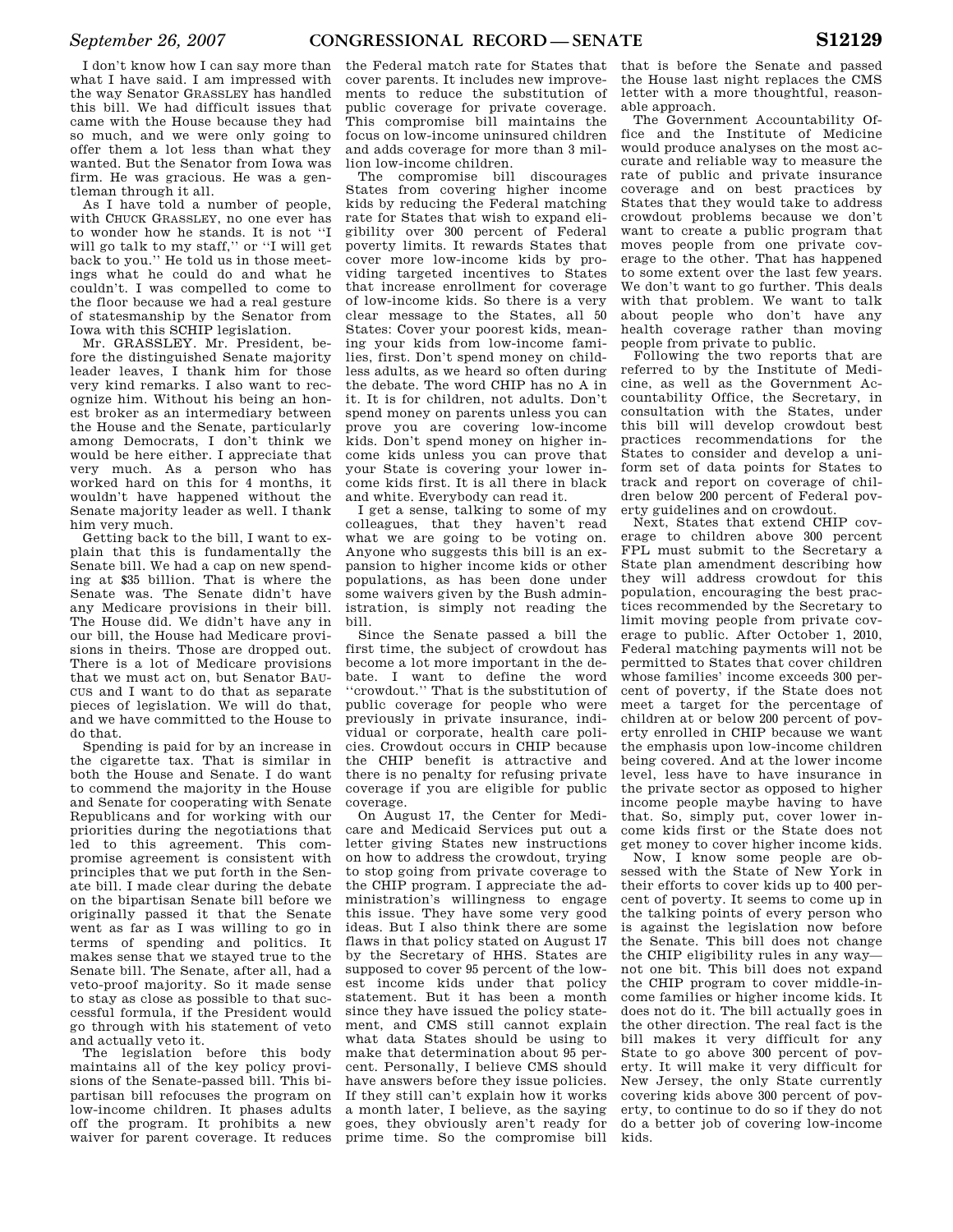If you are concerned about the State of New York, well, do not waste your time looking at this bill. You will not find answers to New York's fate here in this legislation. The answer is where it has always been—in the office of the Secretary of HHS, Mike Leavitt. Only he has the authority to allow any State to cover children up to 400 percent of poverty. The authority to approve what States do with the CHIP program rests with him and no one else. This bill does nothing to change that authority. That is a fact. I heartily encourage those of you who have not read the bill and are talking along this line to read the bill. You will find out that what I have just said is a fact. It is all there in black and white.

I also want to say a few words about the President's position on this bill and speak directly to the President, as I spoke to him on the phone at 10 minutes to 9 last Thursday about why he should not veto this bill.

Mr. President, it is unfortunate that you are not—or at least there are words out that you are not—going to support this bill, that you might veto it. I would hope, Mr. President, that you would reconsider. I would hope that you would sign this bill. President Bush, you yourself made a commitment to covering more children. I could quote several times you have said this. But I will go back to something I heard you say personally. It was during the Republican National Convention in New York City. Mr. President, you were very firm on this point. Here is what you said. I want to quote what you said:

America's children must also have a healthy start in life. In a new term, we will lead an aggressive effort to enroll millions of poor children who are eligible but not signed up for the government's health insurance programs. We will not allow a lack of attention or information to stand between these children and the health care they need.

So, Mr. President, that is what you said back at the Republican Convention. You were reelected. You have a lot of mandates you are trying to carry out. This Republican Senator is trying to help you carry out that mandate you were elected on based on that speech you made.

I think that you, Mr. President, were pretty clear in your convictions then. I would like to repeat your words because I think they are very important. President Bush, you said that you would ''lead an aggressive effort to enroll millions of poor children . . . [in] the government's health insurance programs.'' That is the end of your quote. I am happy to make sure we fulfill that commitment you made, President Bush, but I believe your current budget, where you suggested \$5 billion more, does not do the job. I happen to agree with your policy. I think this bill carries out your policy. But I do not think, President Bush, this bill can do that. You obviously cannot do that for the \$5 billion more you have in your bill.

The Congressional Budget Office reports that your budget proposal, President Bush, for SCHIP for fiscal year 2008 would result in a loss of coverage not an increase of coverage that you say you want—a loss of coverage of 1.4 million children and pregnant women. Increasing the numbers of uninsured children is clearly not the goal you expressed or what we want to accomplish in our legislation. So we carry out the policies of covering the kids you want to cover with the amount of money that will do it. That is what we have done in this legislation before us.

Now, this bill does not warrant the overheated rhetoric we heard in the House last night.

I want to say to the President—before I get on to the point about what was said in the House last night—also, the President has another policy he wanted to work into this SCHIP reauthorization. He wanted to use the private sector and use the tax deductibility of individual policies to cover some—and even a great amount—of uninsured people. He thought the SCHIP bill would be a vehicle to do that. I agree with the President's policy on doing that.

There was a period of time—during February, March, and April—that we were negotiating with the White House when I said I thought very much what Senator WYDEN of Oregon was trying to do—and the Senator is on the floor was worthy of doing. I asked the White House would they try to find some help for me and Senator WYDEN, that maybe we could do this. They did not find any support for that. They still say they want to do that, but sometime along April or May, we had to make a decision here. Were we going to do what the President wanted to do on SCHIP? So we could not do what the White House wanted to do through the private sector as part of SCHIP, so in order to negotiate a bipartisan agreement, we had to forget that aspect. But I promised the White House all the time that I was going to be working for those goals of covering the uninsured through tax deductibility of individual policies, as Senator WYDEN has suggested, and get universal coverage, even, if we can. I am still committed to that.

I spoke to the President of the United States about that last Thursday when I was on the phone with him. I said: Let's get this SCHIP behind us. And I am going to join Senator WYDEN in his effort to do it so we can get bipartisanship started on that issue, as well as what we have on SCHIP.

So I am asking President Bush: Won't you please consider signing this bill, and then let Senator WYDEN and me work with you on trying to take care of the 47 million people who do not have health insurance—do it through the private sector, do it through the tax deductibility of policies like that.

We even had Senator CLINTON, in her statement in Iowa, in her campaign for the Presidency, speak along the same

efforts of using tax deductibility of private insurance to take care of medical problems generally but mostly the problems of the uninsured.

So I think we can move in ways of accomplishing what the President wants to accomplish, but it just could not be done on the SCHIP. So you have to do what you have to do around here. If it takes two steps to get the job done, you do it. So I want everybody to know I am not abandoning any efforts to take care of the uninsured. I am going to work with Senator WYDEN on that.

Now, if I could go to the debate, the overheated rhetoric we had last night in the House. This is a bill which improves coverage for kids who are poor. This bill does not make it easier for illegal immigrants to get benefits. I do not know how that comes up, but that red herring has been going on over the last 24 hours, and somehow people believe anything they are told. Here is a case of reading the bill again. The bill clearly states that funds cannot go to illegal immigrants.

The desperate efforts I heard on the House side to suggest this bill makes it easier for illegal immigrants to get benefits simply strains credibility. The bill does not extend eligibility for illegal immigrant children or pregnant women. I heard that.

The bill does not make CHIP an entitlement. Now, we all know what the definition of ''entitlement'' is. That was thrown out in the debate in the Senate 2 months ago when we had this bill up. An entitlement is something that, if you qualify for it, you get it, and the money comes from the Federal Treasury, and there is no limit on the amount of money. That is an entitlement. This is a specific amount of money which is going to be spent on this program. Not one dollar more can be spent. This is not an entitlement. Even as recently as a meeting I was in within the last 4 hours, among a mass of my colleagues, that argument was used. I do not know how intellectually dishonest you can be. You are a Member of the U.S. Senate. You know what the language of Government is. Maybe the people at the grassroots do not think of entitlements the way we do. They do not think of programs, appropriated accounts the way we do. But everybody who has been around this Senate a few months knows what those things are. And to call this program an entitlement is intellectually dishonest.

This bill is not a Government takeover of health care, either. And you heard that. This bill is not socialized medicine. Screaming ''socialized medicine'' during a health care debate is like shouting ''fire'' in a crowded theater. It is intended to cause hysteria that diverts people from reading the bill, looking at the facts.

To those of you, my colleagues, who make such outlandish accusations, I say: Go shout "fire" somewhere else. Serious people are trying to get real work done. Now is the time to get this work done.